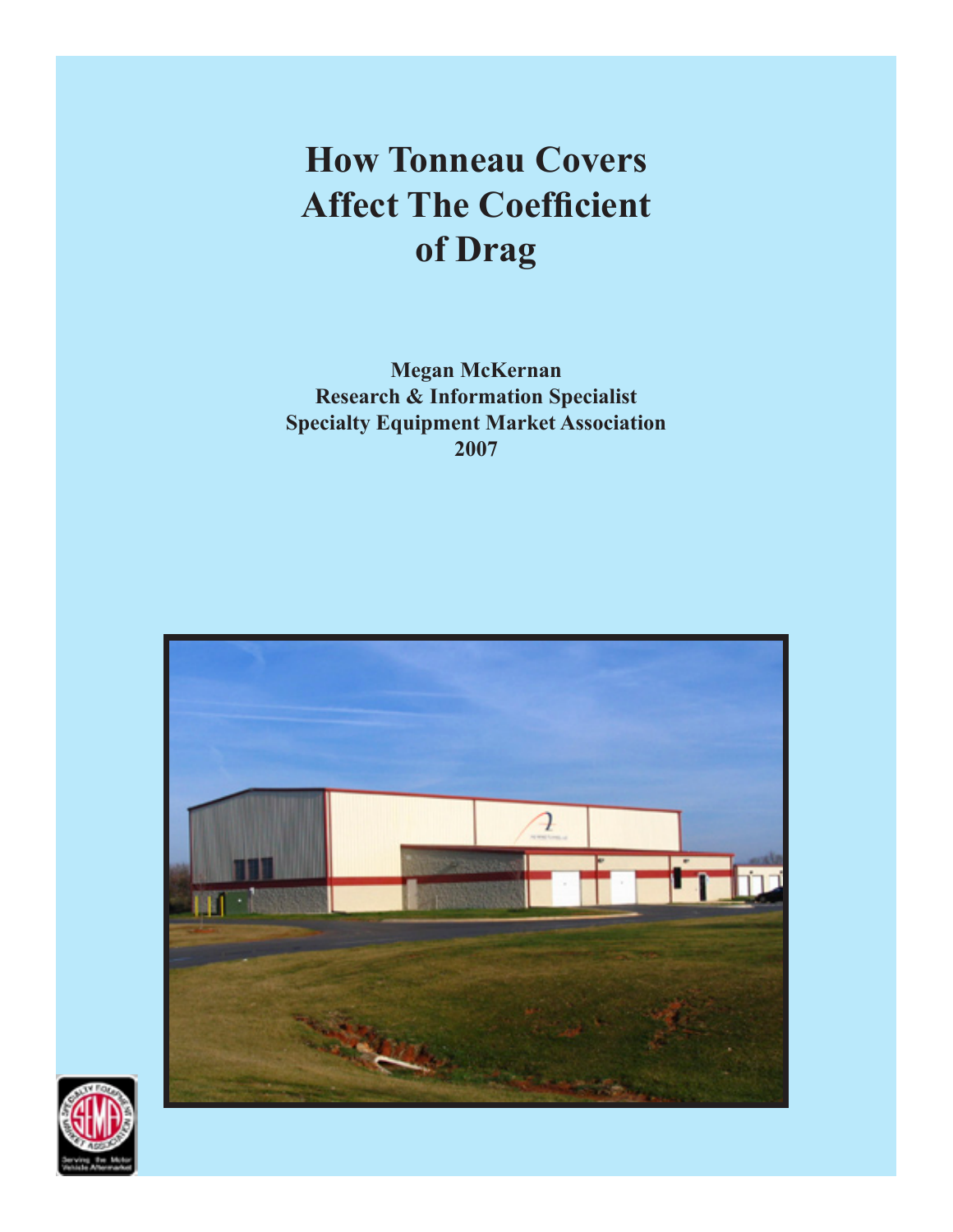#### **Conclusion**

The tests showed that all of the tonneaus improved the coefficient of drag for each of the pickups. The two fiberglass tonneaus and two of the roll-up vinyl covers did the best, with improvements of 6.5% or more. That is not to say, however, that in real-life situations they would always fair the best. For one thing, the two roll-up tonneaus in questions were on the same truck, the Sierra. It could be that for this particular truck, vinyl roll-up tonneaus will reduce drag the most. And for the fiberglass tonneaus, we have to remember that these can weigh much more than the soft covers and the result of adding the weight to the truck could decrease or even negate any improvement in  $C_d$ . Because each pickup on the market has its own distinct design features, it is very likely that different covers will do differently on different trucks. The most important result to take away from this wind tunnel test is the fact that the covers did reduce drag, which would likely help to improve fuel economy.

On average, it is safe to say that a tonneau cover will reduce the coefficient of drag by 5.73% (based on the thirteen different tonneaus we tested.) We tested a variety of covers, from soft vinyl, to folding two-piece to fiberglass. As indicated earlier, other tests would need to be conducted in order to determine the exact effect on fuel economy. Aerodynamicists often say that a 10% improvement in aerodynamic performance is good for a 2-3% improvement in gas mileage, based on an EPA road speed of 48 mph. Therefore, an improvement in  $C_d$  of 5.73% could account for a 1.8% improvement in gas mileage. The results of this test are positive for tonneau manufacturers. With fuel efficiency on the minds of consumers and automakers alike, it's great to see that aftermarket products can help improve fuel economy and will keep pickup truck enthusiasts in their pickups.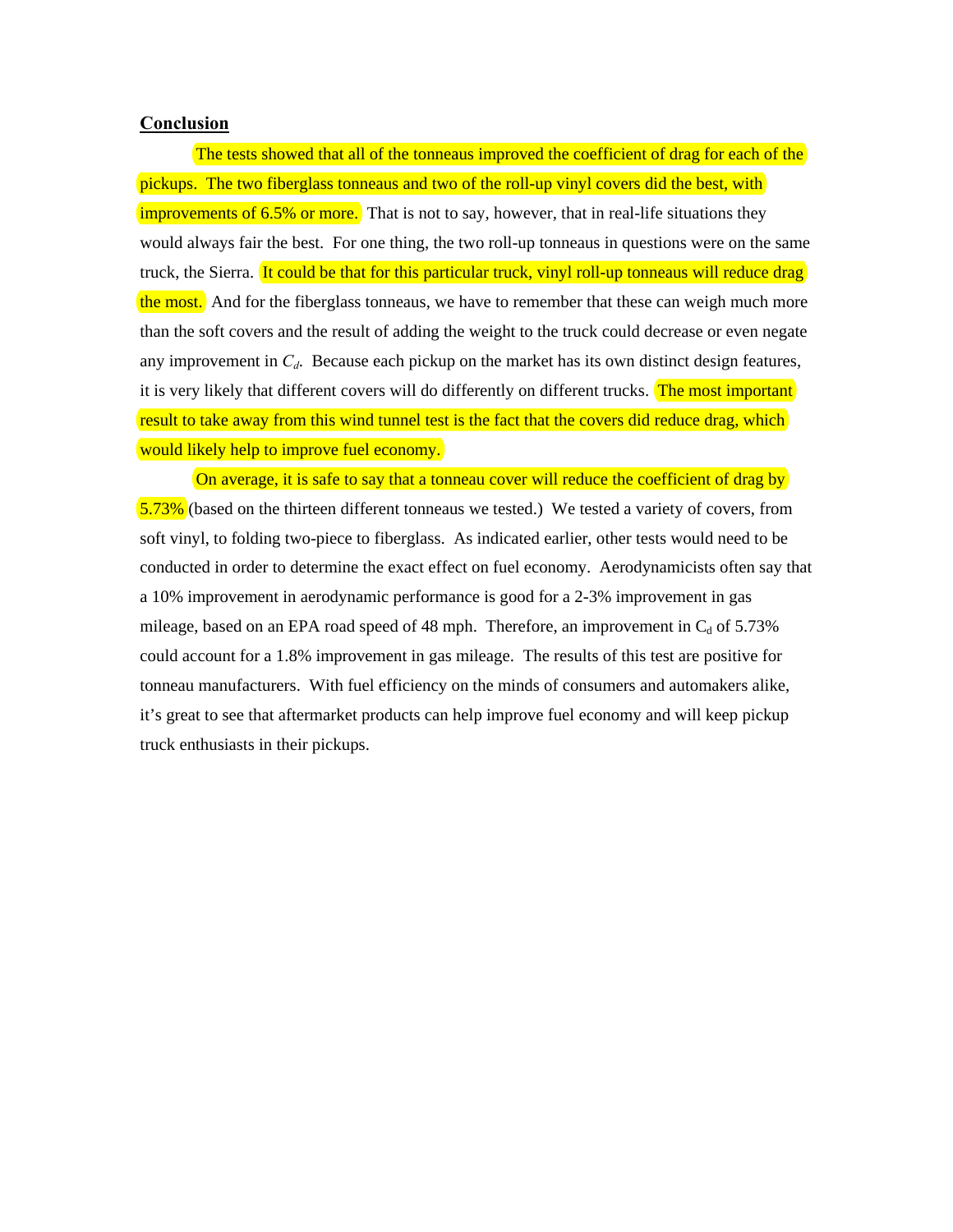# Introduction

With rising gas prices, fuel efficiency is on the minds of anyone who uses a car or truck for transportation. The segment often most affected by gas prices is the light truck market, which includes the automakers who build the trucks, the consumers who buy the trucks and the specialty equipment companies who manufacturer parts for the trucks.

 On January 30 and 31, 2007, I conducted a study on the affect that tonneau covers have on the aerodynamics of pickup trucks. The tests were conducted at the A2 Wind Tunnel of AeroDyne Wind Tunnel, LLC in Mooresville, North Carolina. In this paper, I will discuss everything that was involved in the study including the results.

#### **Setting Up The Project**

 The first step was to find a wind tunnel which could accommodate full-sized pickup trucks. After some research, I found the AeroDyne facility and it seemed like a perfect match. AeroDyne serves the NASCAR community and is often booked 18 months out. It runs 5 days a week, for 24 hours per day. It expanded in the spring of 2006 with the opening of the A2 Wind Tunnel. A2 was built because of the demand for wind tunnel time, as well as to serve a broader range of customers at a more affordable price.

 SEMA members who make tonneau covers and truck caps were invited to participate in the study. Everyone was told up front that individual results would only be distributed to individual companies, with the overall results simply indicating how the products affected aerodynamics in general terms.

 Once we had the companies somewhat in place, as well as the wind tunnel on board with the project, I had to set out to secure some trucks. This proved to be the most difficult aspect of the project. I also wanted to find a university professor to participate in the project, to help certify the legitimacy of the project and ensure that to outsiders, the project did not appear self-serving. When it was all said and done, the process from start to finish took about a year.

#### **Process Overview**

 Nine companies elected to participate in the study. They provided various types of tonneaus, from soft vinyl, to folding to fiberglass. The dates were set for January 30 and 31, 2007. I contacted Dr. Richard Mark French, a professor of mechanical engineering at Purdue University in West Lafayette, Indiana and he enthusiastically agreed to be a part of the project. He has prior experience with wind tunnels as well as the automotive industry. In fact, he worked for Lear Corporation for several years.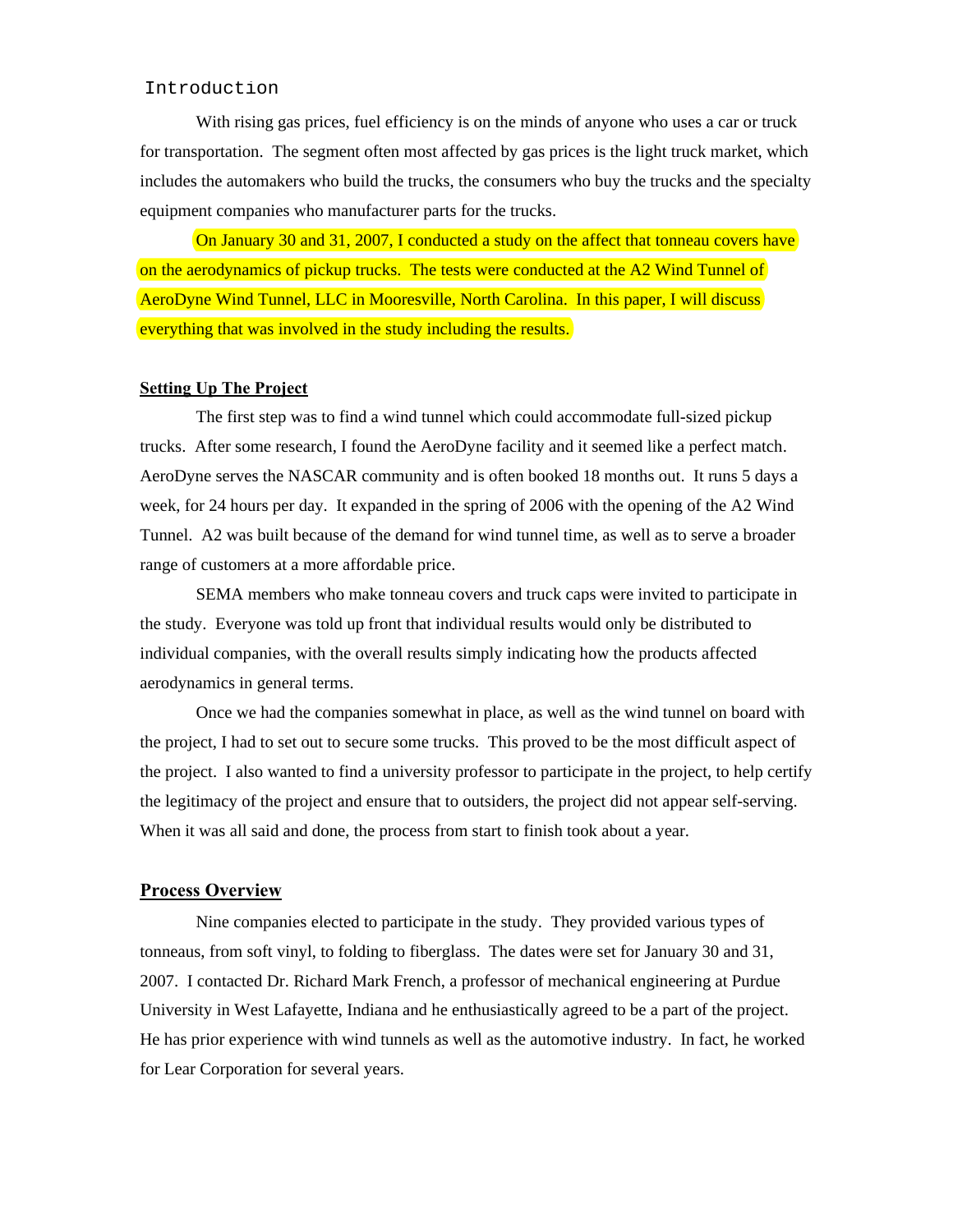I chose the Chevrolet Silverado, Dodge Ram and Ford F-150 for the project vehicles. The balance inside the wind tunnel has a weight limit of around 5,800 pounds, so I needed to make sure that we would have vehicles to test that would meet this requirement. As I set out to secure the vehicles, one of our member companies offered to spearhead the search, using his contacts in the Mooresville, North Carolina area. On our end, we continued to talk with local dealerships as well as member companies in the area. In December, the dealers said that they would have no way of knowing exactly which models would be available at the end of January. This is completely plausible, considering they cannot hold trucks on the lot unnecessarily if a sale can be made. However, as the test dates approached the dealers cited concerns about liability and claimed that their insurance would not allow for the vehicles to be used for testing purposes. In fact, at least one inquired as to which NASCAR team owned the wind tunnel, for fear that it was a wind tunnel run by a team of a competing truck manufacturer. I assured everyone that the wind tunnel was independent and tests vehicles from all manufacturers.

 The week before the test, I did not have any trucks to use. I decided to start contacting the car rental facilities in the area. I contacted everyone from U-HAUL to Enterprise. In the end, I was able to secure three trucks from the Enterprise Rental Car in Mooresville. The Enterprise representative that was helping me called on Monday while I was at the Dallas airport waiting for my connecting flight. She told me that I would not have a Silverado to rent. I decided to take two F-150s and one Dodge Ram, since we had more covers for the F-150. However, when Dr. French and I picked the trucks up on Tuesday morning, the F-150s did not have 6 ft 5 beds. They had the 5 ft 5 beds, and we had tonneaus for 6 ft 5 beds.

We started testing around 8 a.m. on Tuesday morning. We went ahead and tested one of the F-150s, since one of our members happened to bring a tonneau to fit the 5 ft 5 bed. By the end of the day, we took possession of another F-150, this time from Hertz Rental Car. And this one did have the 6 ft 5 bed. Hertz even delivered the truck to us at A2 from the Charlotte Airport. We also thought we would be able to test a 2007 Silverado that we were able to borrow from a dealer for the afternoon, but because it was 4-door and 4 wheel drive, it was too heavy for the balances. In the end, we were able to test four different vehicles: a 2006 Ford F-150 with a 5 ft 5 bed; a 2005 Ford F-150 with a 6 ft 5 bed; a 2006 Dodge Ram 1500 with a 6 ft 5 bed; and a 2007 GMC Sierra with 6 ft 5 bed, which Bob Smith from A2 was able to secure for us on Wednesday.

Each of the trucks was tested for a baseline coefficient of drag  $(C_d)$ . In other words, the trucks were tested for  $C_d$  values without a tonneau installed and with the tailgates in the upright position. The baselines were normalized to 1 for two reasons. First, we weren't concerned with the actual coefficient of drag for each one of the vehicles. In fact the distance between the sides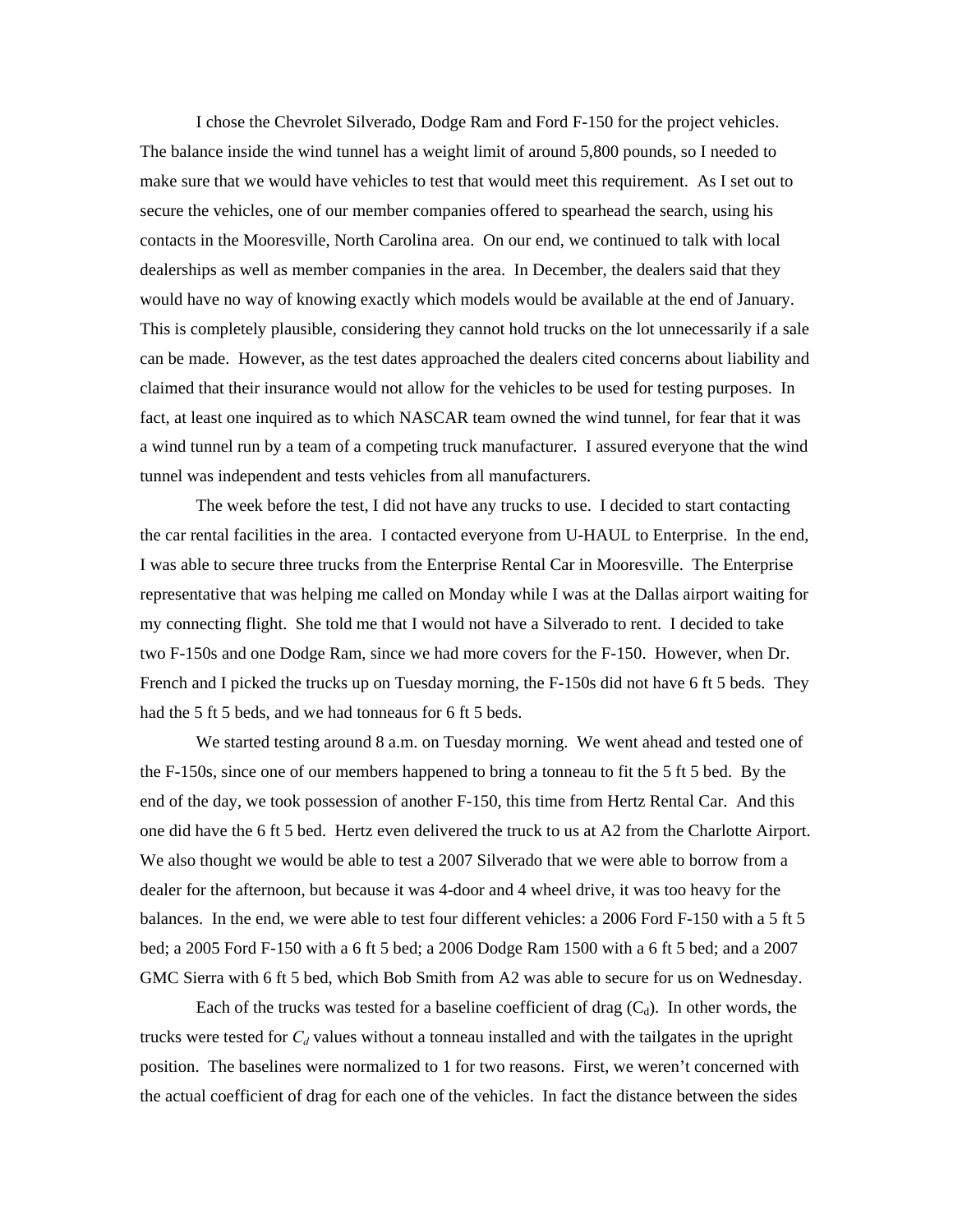of the trucks and the walls of the test area could have contributed to an increase in the coefficient of drag for each of the trucks. We did not want to publish a paper saying, for example, that the coefficient of drag for a 2007 GMC Sierra is X. Secondly, normalizing  $C_d$  was done in the interest of the SEMA member companies participating. Normalizing to 1 makes it easier to discuss the changes in  $C_d$  in absolute terms. We were interested in relative percentage changes, not absolute values.

We tested to see whether a change in speed contributed to a significant change in  $C_d$ . Because this was determined not to be the case, we decided that reporting the results from the 85 mph tests would be our main objective. We did, however, test each of the products at speeds of 40 mph, 68 mph and 85 mph.

## **A2 Wind Tunnel**

 This wind tunnel was designed specifically for automotive applications. The crosssectional area of the test section is approximately 109 feet and there is a force measurement



system mounted in the floor to record lift and drag. Because of the heavy weights of the pickups used, the measurements for lift cannot be considered as the balances were visibly maxed out. Fans are mounted at the rear of the tunnel and the outer room is used as an air return. Vehicles were run at speeds ranging from 30 mph to 85 mph.

The roof of the tunnel has a movable section that allows the cross sectional area to be increased.

 In automotive aerodynamic testing, it is important to control the boundary layer along the floor of the tunnel. When a vehicle is moving down the road, air does not move with respect to the road so there is no boundary layer. Because vehicles in a wind tunnel are fixed with respect to the floor and air is moving, a ramp is put in place to reduce the growth of a boundary layer, which could affect net drag.

 All runs were viewed from a control room via a video camera monitoring system. After each run, the results were uploaded to Excel spreadsheets on computers in the room. Dr. French and I sat at one computer making notes, while Bob Smith, who ran all of the tests, sat at the other.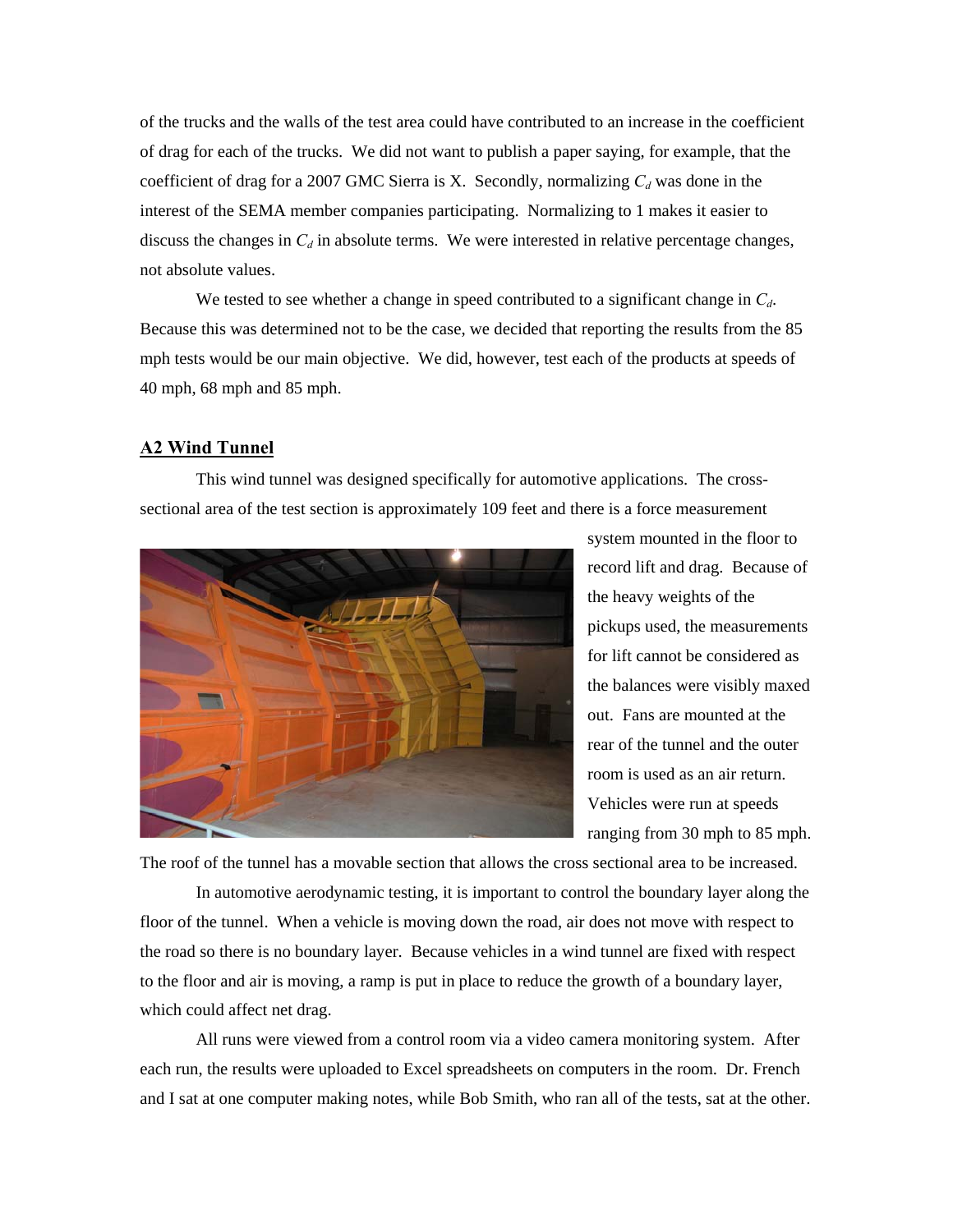# **Results**

Aerodynamic drag is generally assumed to be a function of velocity squared.

# $f = C_d \frac{1}{2} \rho \frac{V^2}{S}$

where  $C_d$  is the drag coefficient,  $\rho$  is air density, V is velocity and S is a reference area. For the purpose of this paper, we are only concerned with  $C_d$ . Furthermore, we cannot extract any information on fuel economy from the coefficient of drag. Determining the effect on fuel efficiency would require knowing the rolling resistance and drivetrain efficiency. If the coefficient of drag is reduced, and the tonneau does not add a significant amount of weight to the vehicle, the fuel efficiency could be improved.

The first truck we tested was a 2006 Ford F-150 with a 5 foot 5 bed. Because we had not planned for this truck, we only had one tonneau to use. As mentioned, we normalized  $C_d$  to 1. At 40 mph, this tonneau decreased  $C_d$  to 0.956. At 68 mph, the tonneau decreased  $C_d$  to 0.942. And finally, at 85 mph,  $C_d$  was decreased to 0.943. Because we determined that the change in speed did not have a significant impact on  $C_d$ , we decided to focus on the 85 mph values. Therefore, in this case,  $C_d$  improved by 5.7%. We also tested the truck with the tailgate down to see how  $C_d$ compared to that of the baseline runs. In this case, lowering the tailgate actually created a slight increase in  $C_d$  from 1 to 1.001 at 85 mph. This is not significant enough to say that it would affect fuel economy. However, it is interesting, considering many consumers lower the tailgates of their pickups in the hopes that they will get better gas mileage. Chart 1 shows the data for the F-150 tests.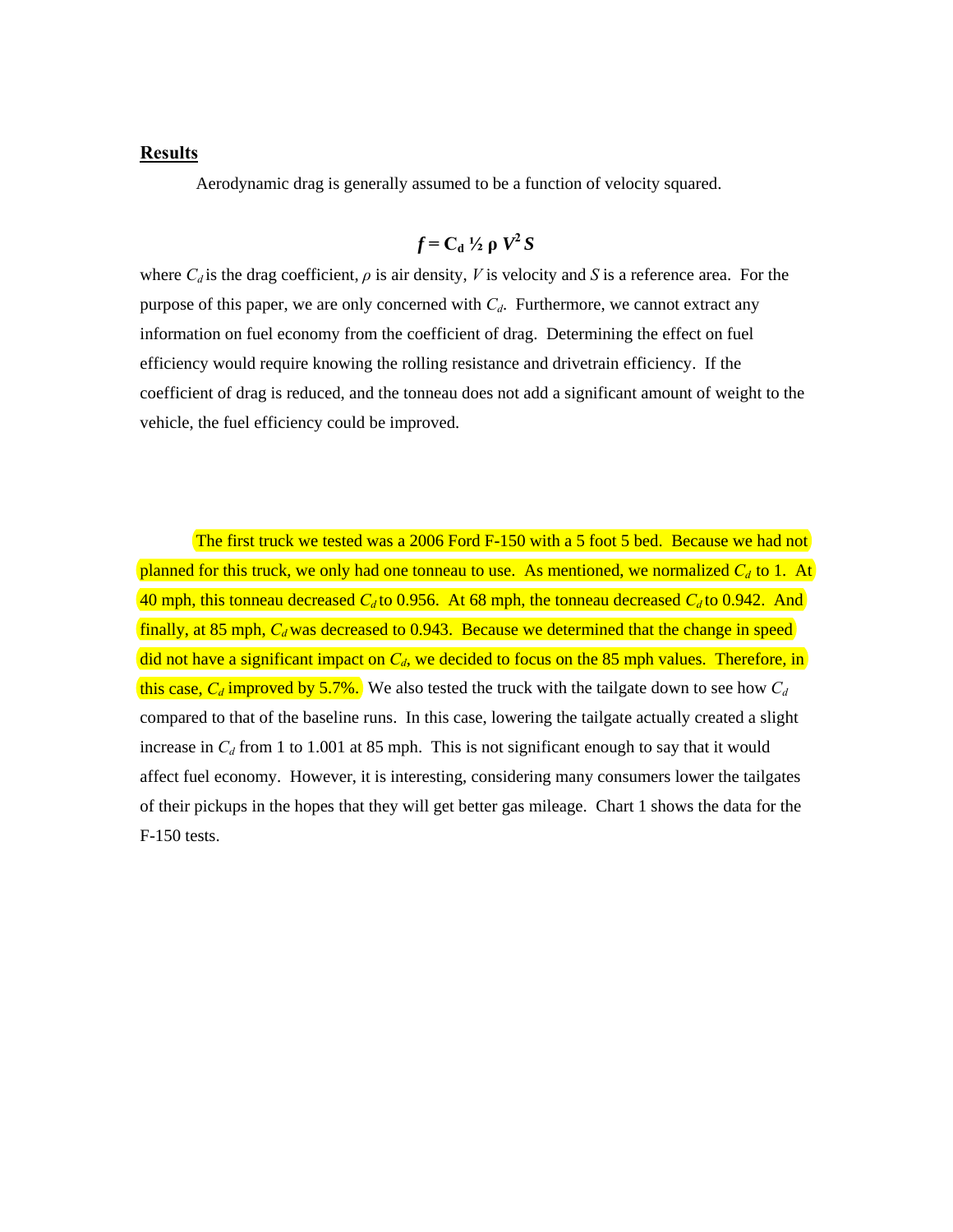

**Chart 1** 



**Ford F-150 with 5 ft 5 Bed**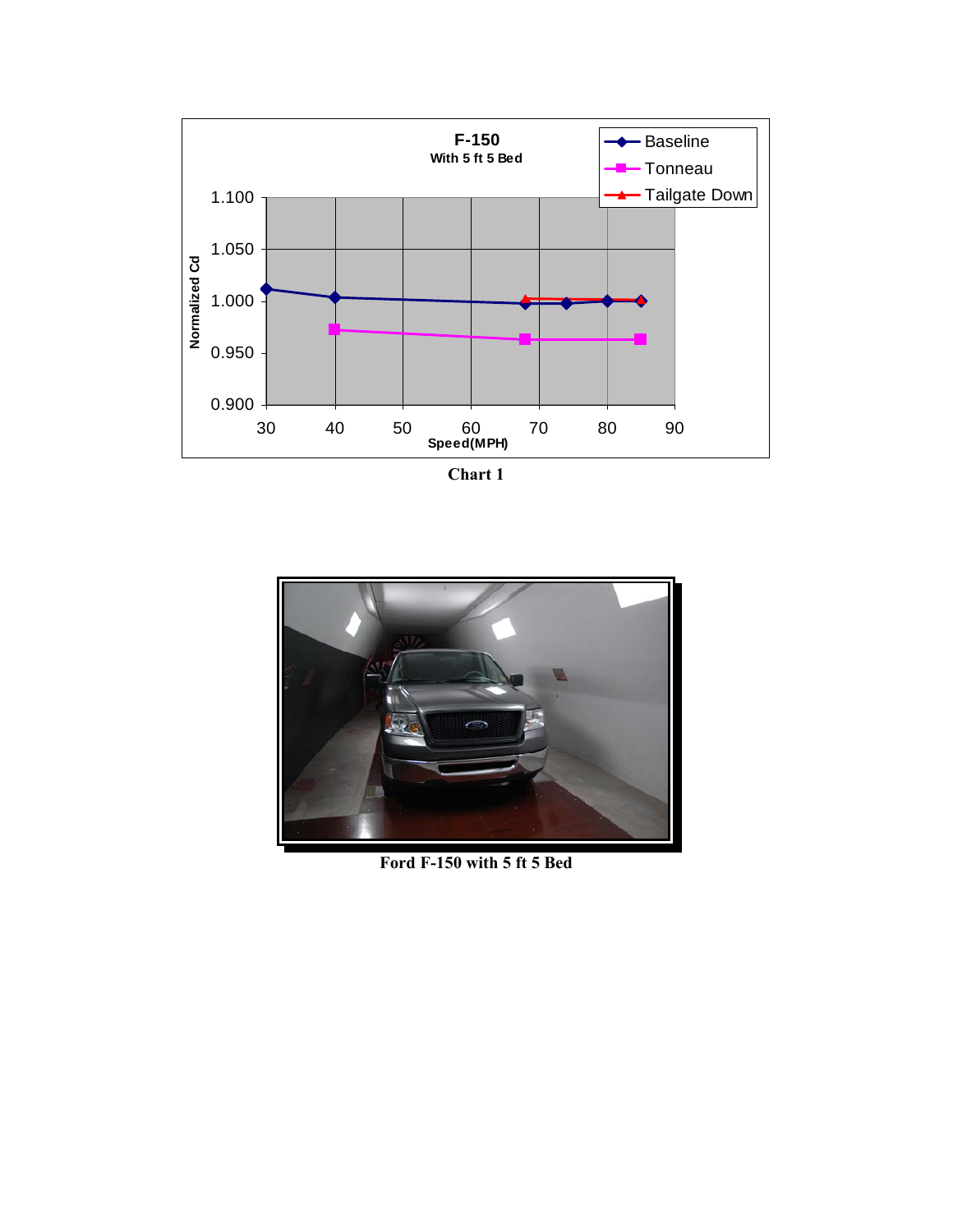Next we tested the 2006 Dodge Ram 1500. This truck was equipped with a 6 foot 5 bed. We were able to test three tonneau covers on this truck. We did not, however, run this truck with the tailgate down.

The first tonneau we tested was a folding, vinyl tonneau. Again,  $C_d$  for the Dodge was normalized to 1. The tonneau reduced  $C_d$  to 0.966 at 40 mph, 0.952 at 68 mph and 0.950 at 85 mph. In summary, this tonneau improved  $C_d$  by 5%.

The second tonneau was a fiberglass product. This tonneau improved  $C_d$  to 0.947 at 40 mph, 0.938 at 68 mph and 0.935 at 85 mph. This resulted in a 6.5% improvement in *Cd*.

The third tonneau was a folding, two-piece hard tonneau. At 40 mph,  $C_d$  improved to 0.963. At 68 mph,  $C_d$  had a value of 0.951. And at 85  $C_d$  had a value of 0.950, an improvement of 5%.



**Chart 2** 



**Dodge Ram 1500**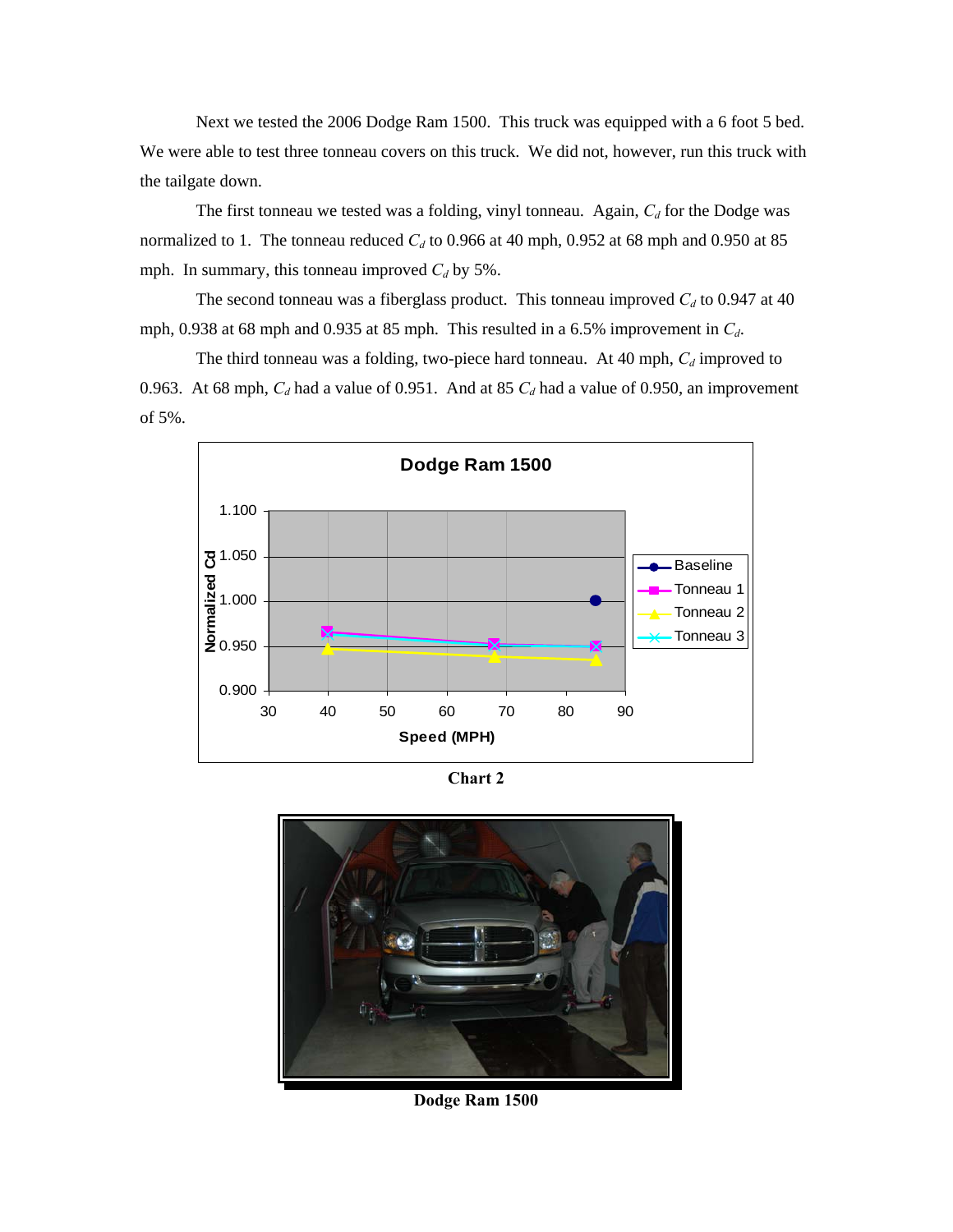We then tested the 2005 F-150 with the 6 foot 5 bed. We were able to test six tonneaus on this truck and again, all of them improved the coefficient of drag. We also tested the truck with the tailgate down, to see the effect if any on  $C_d$ . Chart 3 displays these results.

The first tonneau was a one-piece, hard tonneau. At 40 mph,  $C_d$  was improved to 0.971. At 68 mph,  $C_d$  was improved from 1 to 0.955, and at 85 mph  $C_d$  was improved to 0.953 (4.7%). Tonneau 2 was a folding vinyl cover.  $C_d$  decreased to 0.962 at 40 mph, 0.955 at 68 mph and 0.958 at 85 mph, an improvement of 4.2%. Tonneau 3 was also made of vinyl. The coefficient of drag was 0.953 at 40 mph, 0.940 at 68 mph and 0.941 at 85 mph, which represents an improvement of 5.9%.

Tonneau 4 was a folding vinyl cover.  $C_d$  was 0.961 at 40 mph, 0.946 at 68 mph and 0.944 at 85 mph. This represents an improvement of 5.6%. Tonneau 5 was a retractable hard tonneau. In this case,  $C_d$  improved to 0.973 at 40 mph, 0.959 at 68 mph and 0.958 at 85 mph. This is an improvement of 4.2%. And the final cover, Tonneau 6, was made of fiberglass. It improved  $C_d$  by 7.8% at 85 mph with a value of 0.923. The values at 40 mph and 68 mph were 0.938 and 0.922, respectively.

For all six tonneaus, the value for  $C_d$  decreased significantly above 40 mph, but leveled off at 68 mph. We also tested the truck with the tailgate down, to see if there was any difference in  $C_d$ . In this case,  $C_d$  did decrease, but not in a significant way. Its value was 0.992 at 68 mph and 85 mph, an improvement of 0.8%.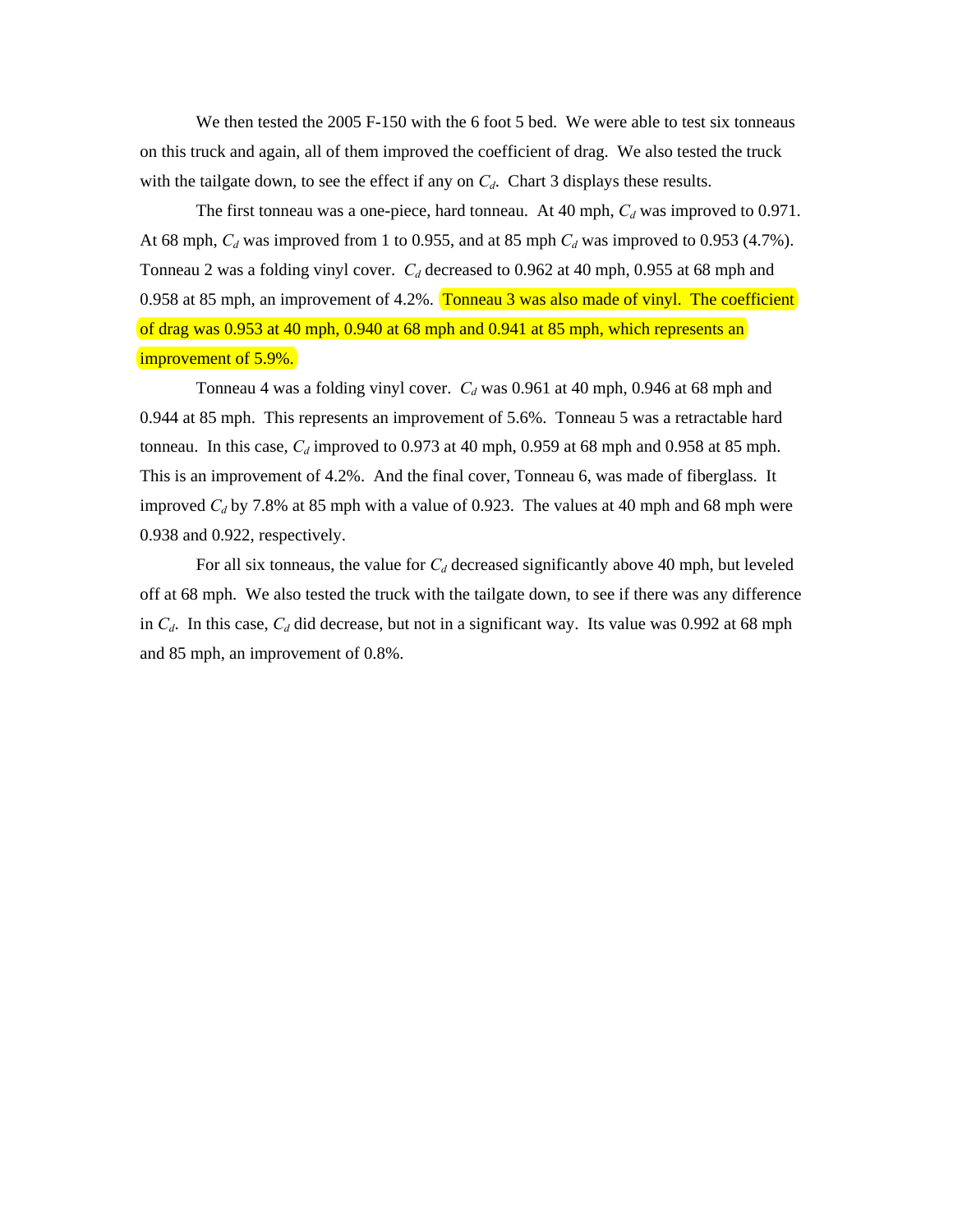

**Chart 3**



**Ford F-150 with 6 ft 5 Bed**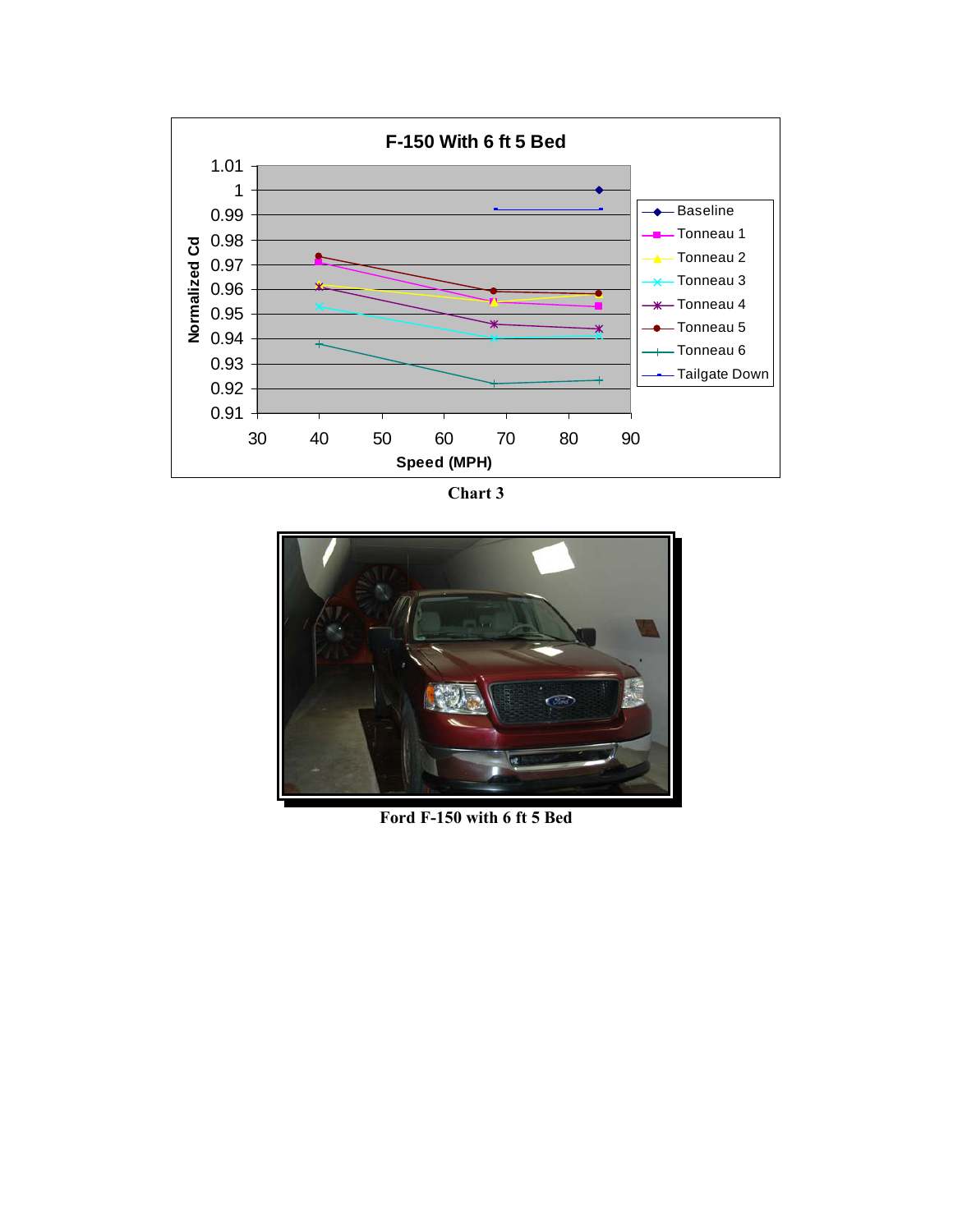The fourth and final truck tested was a 2007 GMC Sierra with a 6 foot 5 bed. We were fortunate enough to be able to borrow this truck at the last minute, and were equally as fortunate that the covers sent for a 2007 Silverado fit on this vehicle. In all, we tested three tonneaus on the Sierra. As with the other trucks, the  $C_d$  for the Sierra was normalized to 1.

Tonneau 1 was a vinyl, roll-up cover. At 40 mph,  $C_d$  was reduced to 0.953. At 68 mph,  $C_d$  was reduced to 0.950. And at 85 mph,  $C_d$  was reduced to 0.950, or a 5% improvement. In this case, *C<sub>d</sub>* improved above 40 mph, with the value constant for 68 mph and 85 mph.

 Tonneau 2 was also a roll-up vinyl cover. The coefficient of drag at 40, 68 and 85 mph also improved, to 0.944, 0.930 and 0.926, respectively. This represents a 7.4% improvement at 85 mph. In this case,  $C_d$  improved with an increase in speed.

And finally, Tonneau 3, also a roll-up vinyl, was tested.  $C_d$  was reduced to 0.941 at 40 mph, 0.928 at 68 mph and 0.925 at 85 mph. Overall, this cover improved the coefficient of drag by  $7.5\%$ . As with Tonneau 2,  $C_d$  improved with an increase in speed.

The Sierra was tested in the wind tunnel with the tailgate down. For this truck, the  $C_d$ actually increased with the tailgate in the down position. The value of  $C_d$  increased to 1.019 at 68 mph and 1.018 at 85 mph, an effect of -1.8%.